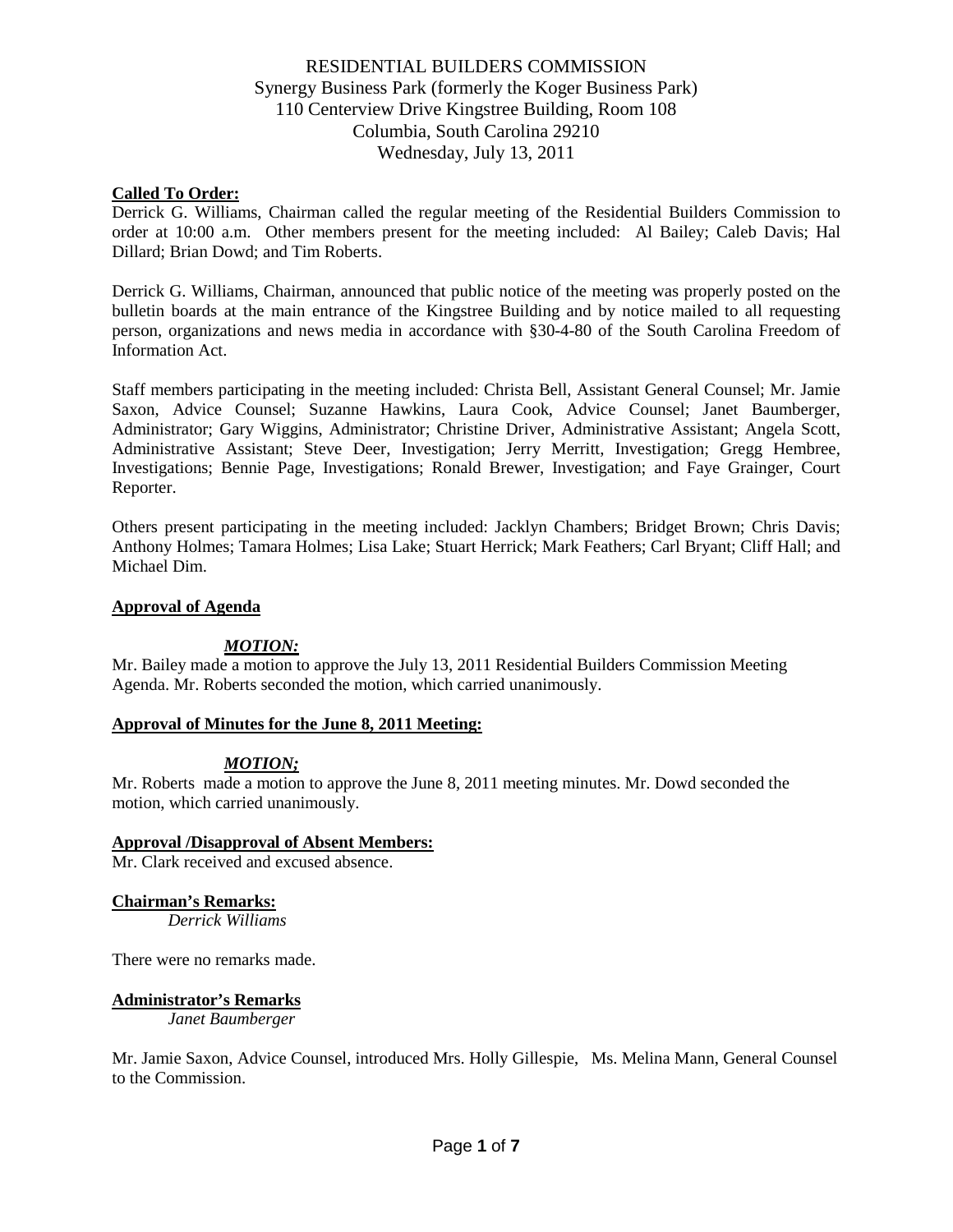Advisory Opinions – Christa Bell, Office of General Counsel: *Christa Bell*

There were no remarks made.

OIE Report – Mr. Stephen Deer: *Stephen Deer, Interim Chief Investigator of OIE*

Mr. Deer reported the number of investigations as of today: **Open Cases:** 334 and 84 **Cases pending in OLC.** The investigators currently are averaging approximately **35** cases each.

Mr. Deer reported that they are still experiencing problems with unlicensed roofing contractors. OIE is currently looking into different avenues to try to rectify the problem. They are currently seeking assistance from the Building Officials and the Insurance Industry.

DLC Report – Mrs. Suzanne Hawkins: *Suzanne Hawkins*

There was no report given.

Old Business: There was no Old Business presented.

IRC Resolution Guidelines:

# *MOTION:*

Mr. Bailey made a motion to approve the IRC Resolution Guidelines. Mr. Dowd seconded the motion, which carried unanimously.

## **Application Reviews:**

*Mr. Timothy R. Waller*

The Commission held an Application Review Hearing regarding Mr. Timothy R. Walker. Mr. Walker appeared before Commission to present testimony and waived his right to counsel.

# *MOTION:*

Mr. Davis made a motion to approve Mr. Waller's Residential Specialty Contractor's. Mr. Dillard seconded the motion, which carried unanimously.

## *(This proceeding was recorded by a court reporter in order to produce a verbatim transcript if requested in accordance with the law.)*

# *Mr. Jimmy L. Blount*

The Commission held an Application Review Hearing regarding Ms. Jimmy L. Blount Mr. Blount appeared before the Commission to present testimony and waived her right to counsel.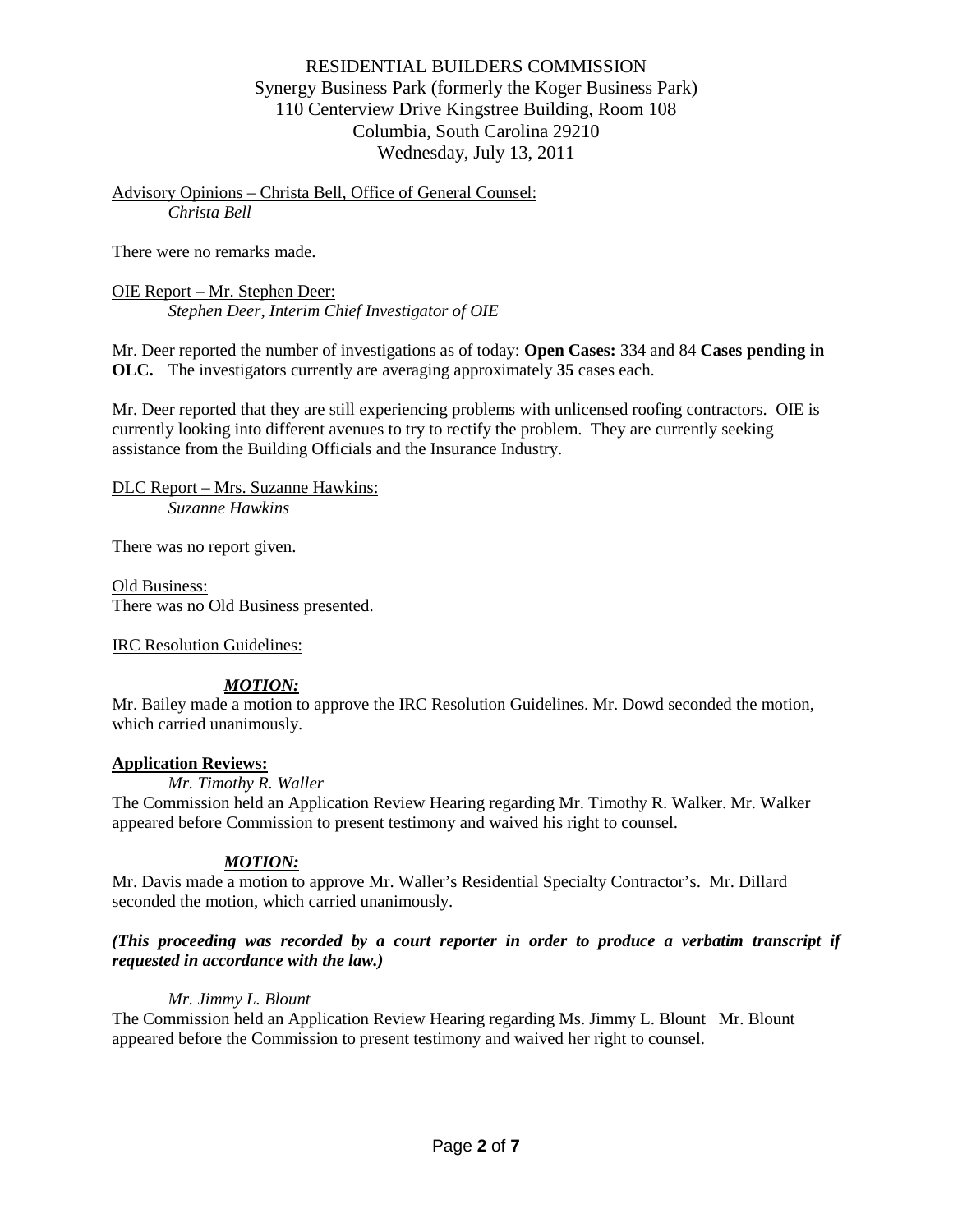## *MOTION:*

Mr. Bailey made a motion to approve Mr. Blount's Residential Builder's License providing he pass the South Carolina Business and Law Examination. Mr. Roberts seconded the motion, which carried unanimously.

## *(This proceeding was recorded by a court reporter in order to produce a verbatim transcript if requested in accordance with the law.)*

## *Mr. William Cody Lynch*

The Commission held an Application Review Hearing regarding Mr. William Cody Lynch. Mr. Lynch appeared before the Commission to present testimony and waived his right to counsel.

## *MOTION:*

Mr. made a motion to approve Mr. Lynch's Residential Specialty Contractor's License. Mr. Roberts seconded the motion which carried unanimously.

## *(This proceeding was recorded by a court reporter in order to produce a verbatim transcript if requested in accordance with the law.)*

## *Mr. Michael G. Morris*

The Commission held an Application Review Hearing regarding Mr. Michael G. Morris. Mr. Morris appeared before the Commission to present testimony and waived his right to counsel.

## *MOTION:*

Mr. Davis made a motion to approve Mr. Morris' Residential Specialty Contractors License with the following stipulations: Mr. Dowd seconded the motion, which carried unanimously.

## *(This proceeding was recorded by a court reporter in order to produce a verbatim transcript if requested in accordance with the law.)*

## *Mr. David B. Edge*

The Commission held an Application Review Hearing regarding Mr. David B. Edge. Mr. Edge appeared before the Commission to present testimony and waived his right to counsel.

# *MOTION:*

Mr. Roberts made a motion to approve Mr. Edge's Residential Specialty Contractor's license. Mr. Dillard seconded the motion, which carried unanimously.

## *(This proceeding was recorded by a court reporter in order to produce a verbatim transcript if requested in accordance with the law.)*

## *Mr. Kenneth Williams*

The Commission held an Application Review Hearing regarding Mr. Kenneth Williams. Mr. Williams was not present. The Board took no action.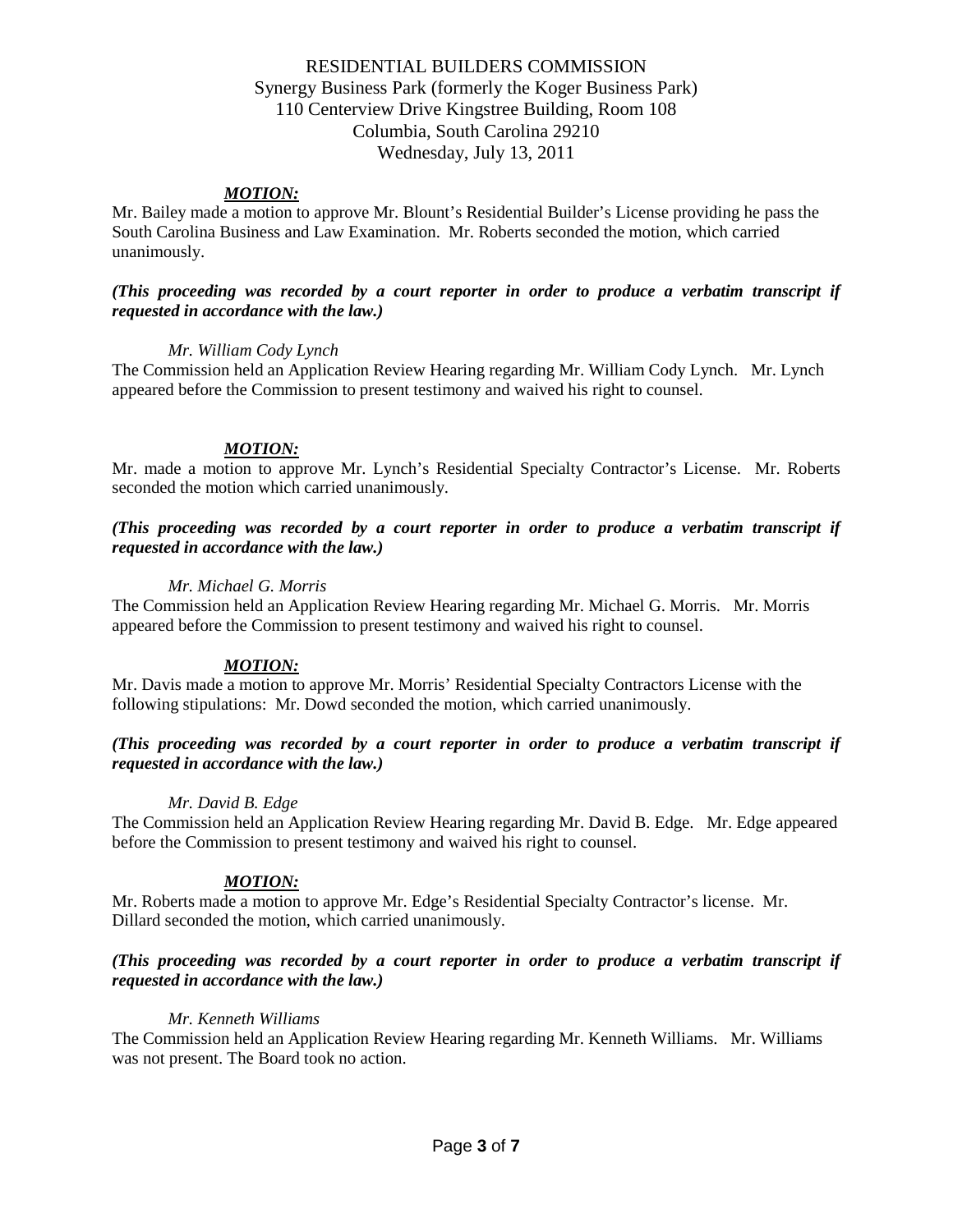*(This proceeding was recorded by a court reporter in order to produce a verbatim transcript if requested in accordance with the law.)*

## **Petition of Exam Eligibility Extension:**

*Mr. William Posillico*

The Commission held a Petition of Exam Eligibility Extension Hearing regarding Mr. William Posillico. Ms. Stephine Risinstine, Esquire represented Mr. William Posillico. Mrs. Lilla Ann Gray, represented the State.

## *MOTION:*

Mr. Bailey made a motion to allow Mr. Posillico to sit for the International Residential Code Examination and his license will remain in a lapse status until he successfully pass the examination. Mr. Roberts seconded the motion, which carried unanimously.

*(This proceeding was recorded by a court reporter in order to produce a verbatim transcript if requested in accordance with the law.)*

## **Reinstatement Hearings (Jamie Saxon):**

*Mr. Peter Delgado*

The Commission held a Reinstatement Hearing regarding Mr. Peter Delgado. Mr. Delgado appeared before the Commission to present testimony and waived his right to counsel.

## *MOTION:*

Mr. Bailey made a motion to approve Mr. Delgado's license with the following conditions: Mr. Delgado must provide a Surety Bond and provide a Court approve letter stating that he has satisfied or made arrangements to rectified any outstanding judgments and liens. Mr. Roberts seconded the motion, which carried unanimously.

## *(This proceeding was recorded by a court reporter in order to produce a verbatim transcript if requested in accordance with the law.)*

## *Mr. Dubose Davis*

The Commission held a Reinstatement Hearing regarding Mr. Hall. Mr. Dubose was not present. The Commission took no action.

## *(This proceeding was recorded by a court reporter in order to produce a verbatim transcript if requested in accordance with the law.)*

## *Mr. Michael Griffin*

The Commission held a Reinstatement Hearing regarding Mr. Michael Griffin. Mr. Griffin appeared before the Commission to present testimony and waived his right to counsel. Mrs. Suzanne Hawkins represented the State.

## *MOTION:*

Mr. Davis made a motion to deny Mr. Griffin's request for reinstatement of his Mr. Dillard seconded the motion, which carried unanimously.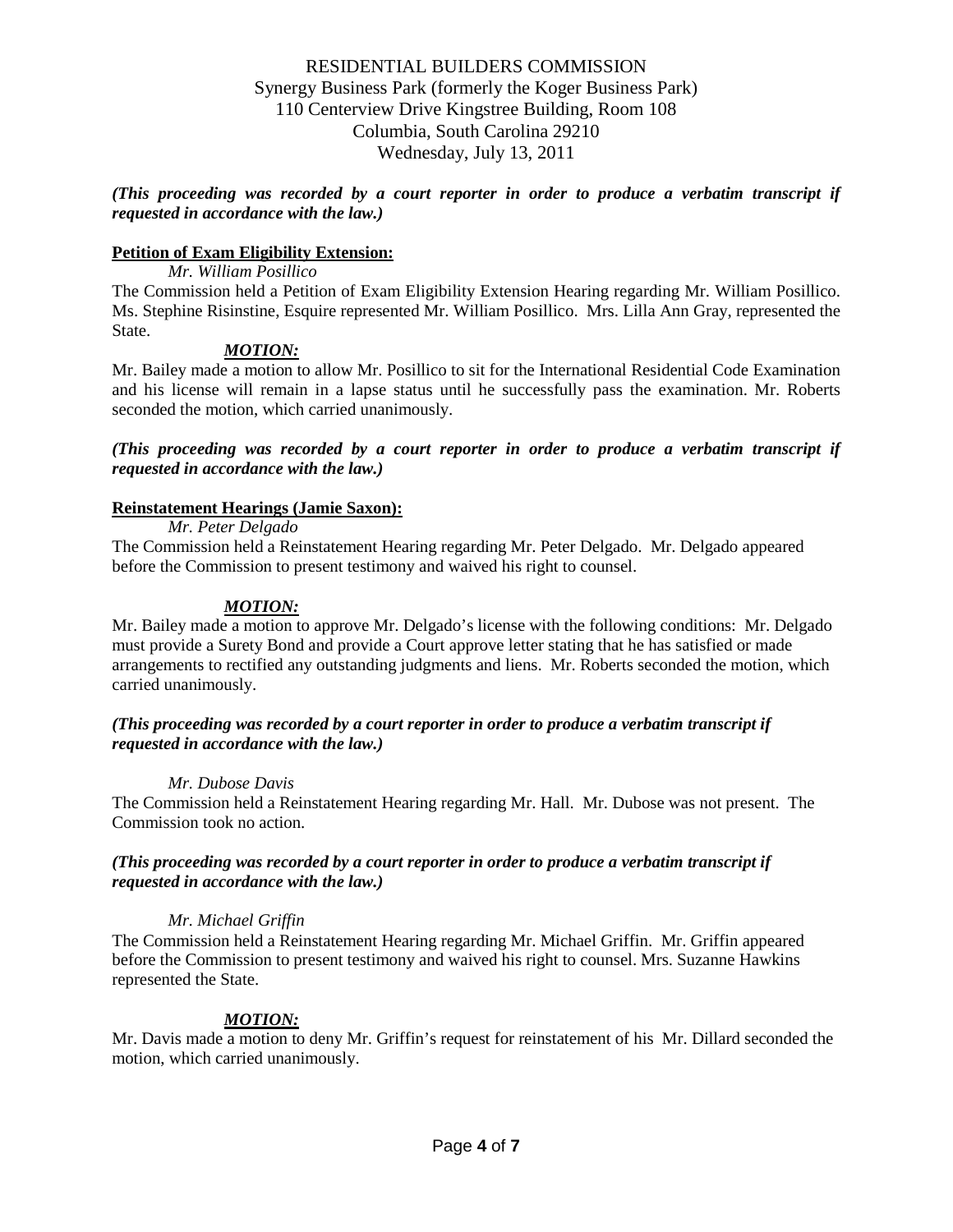*(This proceeding was recorded by a court reporter in order to produce a verbatim transcript if requested in accordance with the law.)*

## **Hearing Officer's Recommendation For Citation:**

*Mr. Eugene Allen Hartley – Case #2011-184* The Commission held a Citation Hearing regarding Mr. Eugene Allen Hartley. Mr. Hartley was not present.

# *MOTION:*

Mr. Davis made a motion to approve the Hearing Officer's Recommendation for a Citation against Mr. Hartley. Mr. Dowd seconded the motion, which carried unanimously.

*(This proceeding was recorded by a court reporter in order to produce a verbatim transcript if requested in accordance with the law.)*

*Mr. John Edward Bishop – Case 2011-162*

The Commission held a Citation Hearing regarding Mr. John Edward Bishop. Mr. Bishop was not present.

## *MOTION:*

Mr. Bailey made a motion to approve the Hearing Officer's Recommendation for a Citation against Mr. Hartley. Mr. Roberts seconded the motion, which carried unanimously.

*(This proceeding was recorded by a court reporter in order to produce a verbatim transcript if requested in accordance with the law.)*

## **Approval of Administrator's Recommendation for Bond Claims (Jamie Saxon):**

*Mr. Brandon Eich – Case #2009-414*

The Commission held a hearing to approve the Administrator's Recommendations for a Bond Claim regarding Mr. Brandon Eich. Mr. Eich was not present.

## *MOTION:*

Mr. Dowd made a motion to approve the Administrator's Recommendations for a Bond Claim regarding Mr. Eich. Mr. Roberts seconded the motion, which carried unanimously.

## *This proceeding was recorded by a court reporter in order to produce a verbatim transcript if requested in accordance with the law.)*

## *Mr. Henry Wright – Case #2010-709*

The Commission held a hearing to approve the Administrator's Recommendations for a Bond Claim regarding Mr. Henry Wright. Mr. Wright was not present.

## *MOTION:*

Mr. Bailey made a motion to approve the Administrator's Recommendations for a Bond Claim regarding Mr. Wright. Mr. Roberts seconded the motion, which carried unanimously.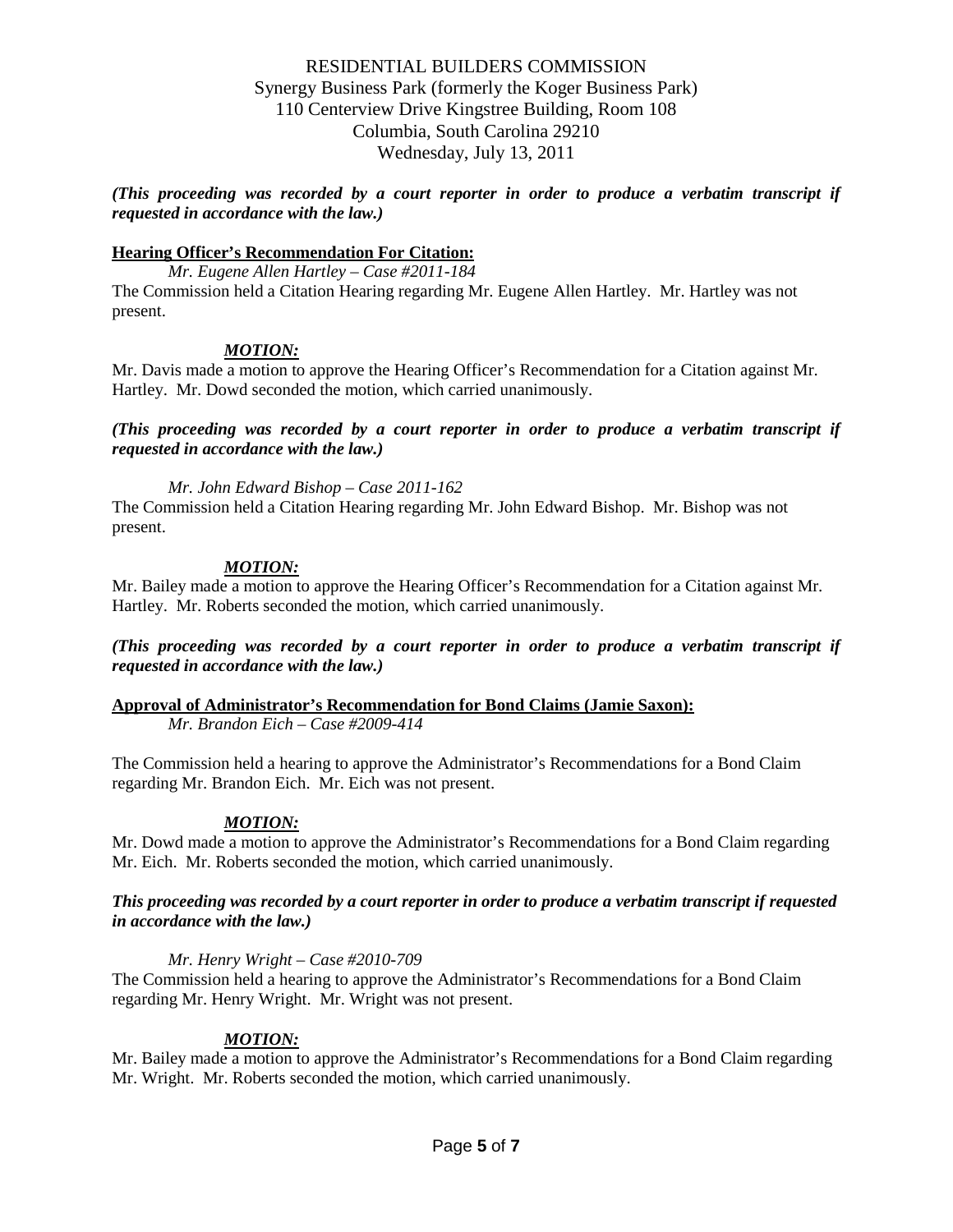*This proceeding was recorded by a court reporter in order to produce a verbatim transcript if requested in accordance with the law.)*

## **Administrative Hearings:**

*Mr. William C. Mitchell– Case # 2010-164* The Board held an Administrative Hearing regarding Mr. William C Mitchell. Mr. Mitchell was not present. Ms. Lilla Ann Gray represented the State.

# *MOTION:*

Mr. Bailey made a motion to approve the Hearing Officer's Recommendation regarding Mr. William Mitchell. Mr. Dowd seconded the motion, which carried unanimously.

## *This proceeding was recorded by a court reporter in order to produce a verbatim transcript if requested in accordance with the law.)*

*Mr. Kevin Williams – Case # 2010-617*

The Board held an Administrative Hearing regarding Mr. Kevin Williams. Mr. Williams was not present. Mrs. Suzanne Hawkins represented the state.

## *MOTION:*

Mr. Roberts made a motion to approve the Hearing Officer's Recommendation regarding Mr. Kevin Williams. Mr. Bailey seconded the motion, which carried unanimously.

## *This proceeding was recorded by a court reporter in order to produce a verbatim transcript if requested in accordance with the law.)*

*Mr. John Stafford – Case # 2010-632*

The Board held an Administrative Hearing regarding Mr. John Stafford. Ms. Suzanne Hawkins represented the State. Mr. Stafford was not present.

# *MOTION:*

Mr. Dowd made a motion to approve the Hearing Officer's Recommendation regarding Mr. John Stafford. Mr. Roberts seconded the motion, which carried unanimously.

## *This proceeding was recorded by a court reporter in order to produce a verbatim transcript if requested in accordance with the law.)*

*Mr. Duane Schwartz – Case # 2010-410*

The Board held an Administrative Hearing regarding Mr. Duane Schwartz. Mr. Schwartz was not present.

# *MOTION:*

Mr. Roberts made a motion to approve the Hearing Officer's Recommendation regarding Mr. Duane Schwarts. Mr. Bailey seconded the motion, which carried unanimously.

## *This proceeding was recorded by a court reporter in order to produce a verbatim transcript if requested in accordance with the law.)*